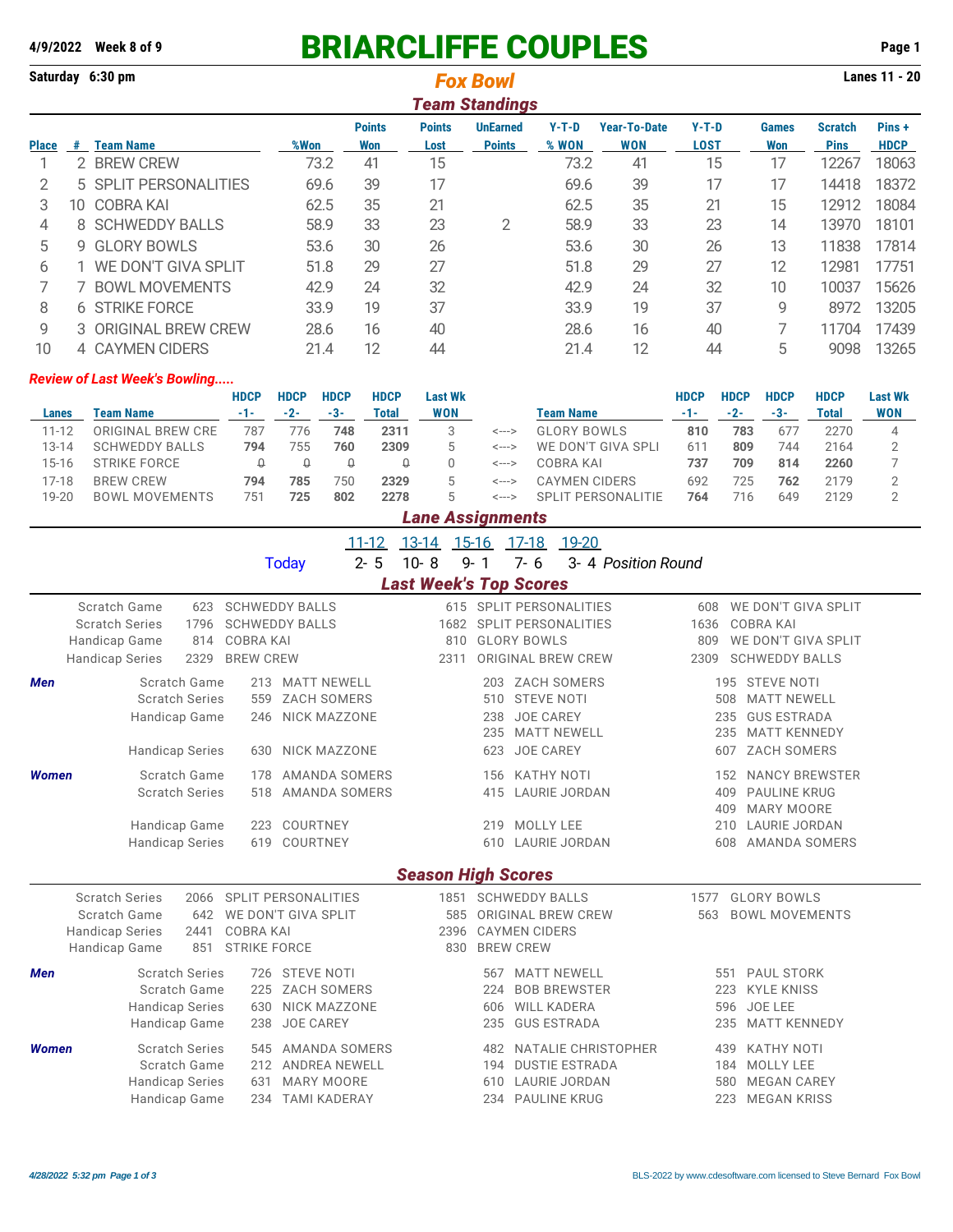*4/28/2022 5:32 pm Page 2 of 3* BLS-2022 by [www.cdesoftware.com l](www.cdesoftware.com)icensed to Steve Bernard Fox Bowl